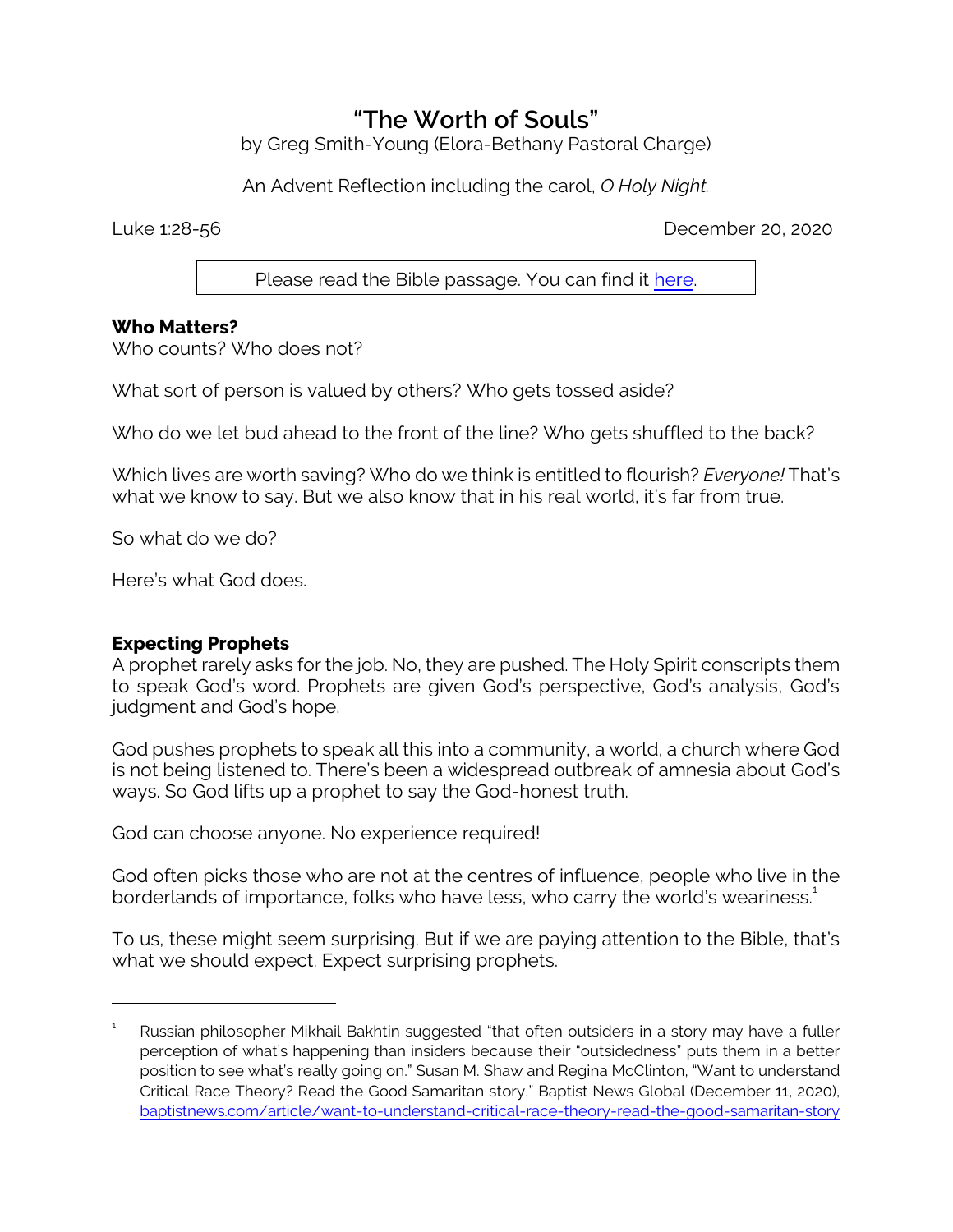### **Miriam**

Or Mary, if you prefer. A young woman, unmarried. Living in a know-nothing onedonkey town. (Nazareth) Speaking with the drawling hillbilly-like accent of the uneducated and unsophisticated. (She's Galilean) Sitting at the back of the empire's bus. (Rome's province of Palestine) Belonging to a religion and its God which everyone else finds strange, maybe dangerous. (She's a Jew)

And from her Nazarene, Galilean, Palestinian, Jewish young woman lips, God sings out prophecy to a weary world.

Surprising! Knowing God, it's expected.

## **Placide**

His name means "calm" in French. He's in his mid-thirties. In school, he excelled in drawing, then literature, then law. Now he sells wine. Monsieur Placide Cappeau of Roquemaure in southern France. There's not much remarkable about him. Nor, with his enduring love of literature, is it surprising when the local priest asks him to write a poem.

Except Placide is an atheist, a socialist, and very anti-clergy.

What is more surprising? The priest asking? Or Cappeau agreeing? He does.

He immerses himself into Luke's Gospel, and therefore Mary's song. Then he writes "Minuit, Chretiéns" (Midnight, Christians). Someone sets his poem to music.<sup>2</sup> It is brought into English as "*O Holy Night.*" 3

It's 1843. In France, this is the era of *Les Misérables* and revolution. <sup>4</sup> When church officials figure out who this Placide guy is, they ban his song.

In my opinion, it's one of the more beautiful Christmas carols. Written by a nonbelieving, church-opposing revolutionary, for a weary world.

Surprising! Knowing God, it's expected.

<sup>2</sup> About the music's composer, many sources say that Adolphe Adam was himself Jewish (and so non-Christian). While this would add to the surprising origins of the carol, it is probably untrue. It seems that in 1930 an antisemitic essay denounced "Jewish composers" and mistakenly included Adolphe Adam among them.

<sup>3</sup> For a history of *Minuit, Chretiéns / O Holy Night*, see especially [www.americamagazine.org/arts-culture/2020/11/19/brief-history-o-holy-night-christmas-hymn](https://www.americamagazine.org/arts-culture/2020/11/19/brief-history-o-holy-night-christmas-hymn-review) [-review](https://www.americamagazine.org/arts-culture/2020/11/19/brief-history-o-holy-night-christmas-hymn-review), [hymnary.org/person/Cappeau\\_P](https://hymnary.org/person/Cappeau_P), and [hymnary.org/person/Adam\\_Adolphe](https://hymnary.org/person/Adam_Adolphe).

<sup>4</sup> Victor Hugo's famous novel culminates with the 1832 rebellion in Paris. Cappeau wrote his poem in 1843. In 1848, a successful revolution overthrew the monarchy.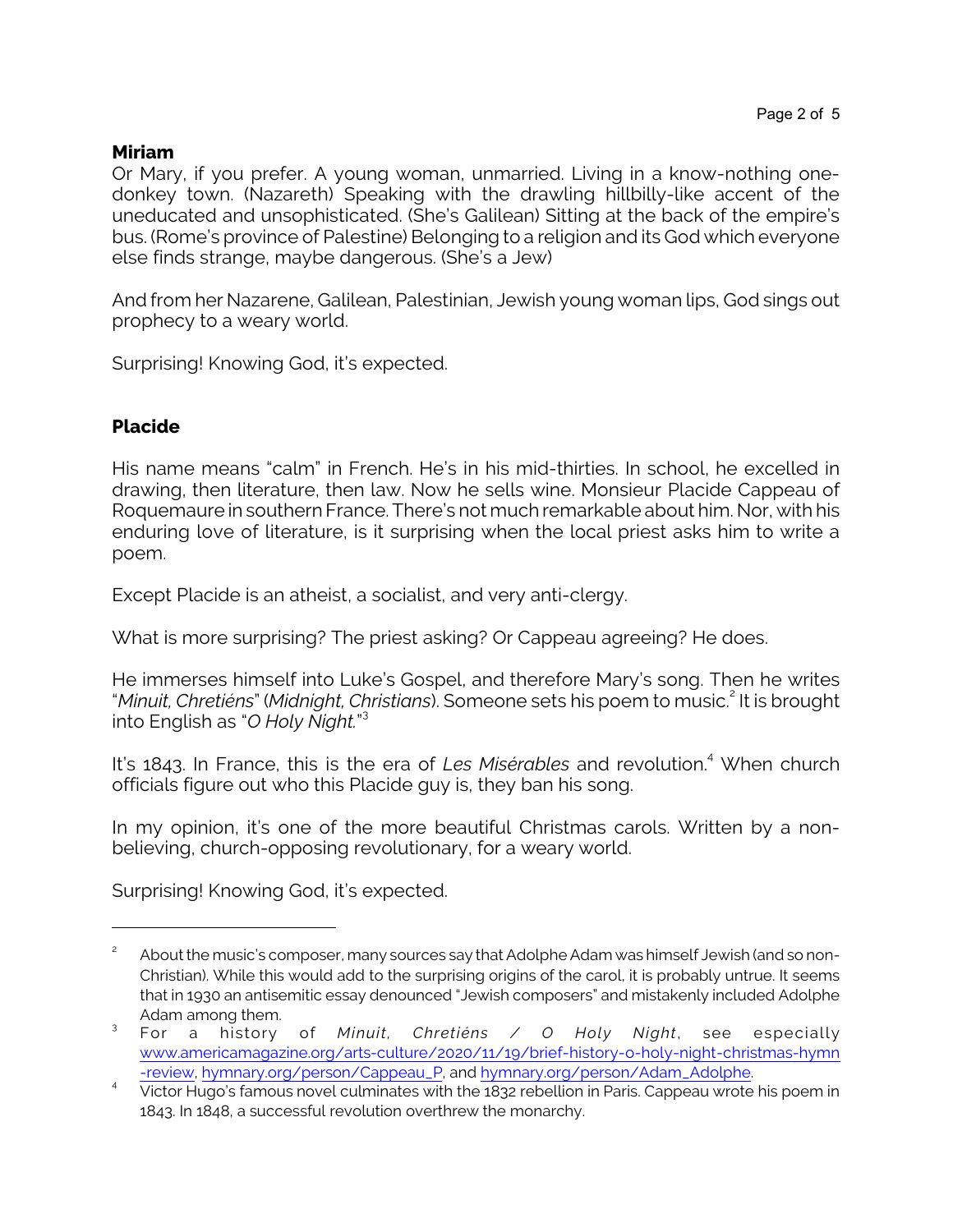## **A Thrill of Hope**

Placide's song was brought into English by John Sullivan Dwight. He was a Unitarian minister and school director in Massachusetts. <sup>5</sup> He translated it quite loosely, butmuch of the sense remains the same. $^{\rm 6}$ 

There is a swell of excitement and delight. Something is happening that is changing everything. *It is the night of our dear Saviour's birth.*

*His law is love*. Love the Lord your God with every bit of you. Love your neighbours like they are you. Love your enemy too. Love one another.

*His gospel is peace.* Shalom is that Hebrew word. Yes, it means no fighting, but also wholeness, completeness, balance. All is well.

That's his good news. So, with *a thrill of hope, the weary world rejoices*.

Who rejoices? Remember my questions when I started. Who matters? What sorts of people count?

Chains Shall He Break

John Dwight published his translation in 1855. In his United States, even in states where slavery was banned, a new law was requiring people to help recapture those who had escaped their chains. The Civil War was 5 years away. Emancipation had to wait a decade, civil rights a century, and the end of White Supremacy including in our Canada . . . we don't know yet.

For this weary world, John Dwight wrote of our Saviour:

*Chains shall he break, for the slave is our brother, and in his name all oppression shall cease.<sup>7</sup>*

These drink deeply from theologian Mary's song.

*God has shown strength with his arm.*

*God has scattered those with arrogant thoughts and proud inclinations. God has pulled the powerful down from their thrones and lifted up the lowly. God has filled the hungry with good things and sent the rich away empty-handed.*

*The Redeemer has broken every bond*

*The Earth is free, and Heaven is open.*

*He sees a brother where there was only a slave,*

*Love unites those whom iron had chained.*

[https://en.wikipedia.org/wiki/O\\_Holy\\_Night#Lyrics](https://en.wikipedia.org/wiki/O_Holy_Night#Lyrics)

<sup>5</sup> [hymnary.org/person/Dwight\\_John](https://hymnary.org/person/Dwight_John)

<sup>6</sup> A good article about these changes, is Bob Kauflin, "'O Holy Night' Revisted," Worship Matters (November 11, 2014), [worshipmatters.com/2014/11/03/o-holy-night-revisited.](https://worshipmatters.com/2014/11/03/o-holy-night-revisited/) It includes newlywritten verses that reflect better Placide's originals.

 $7$  Here's a more literal translation of Placide Cappeau's original words: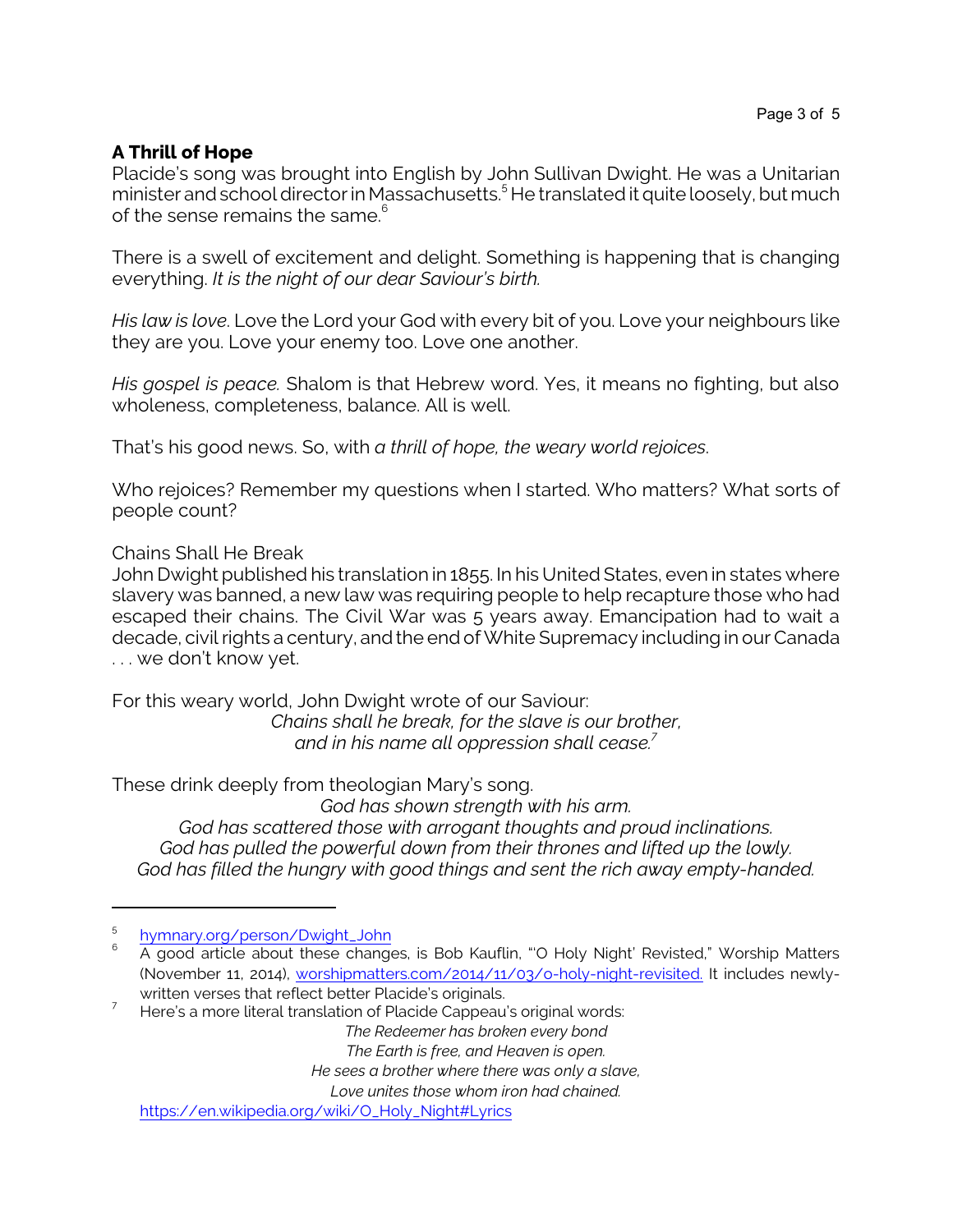Who matters? Who counts?

Surprising! Knowing God, it's expected.

The 2020 Uncovering It's been a wearying year for an already-weary world.

Of course, many know this better than I do. They carry our world's worst. They have for a long time. The pandemic makes things tougher. It also tears off the cover from over things many of us would rather not see.

Who matters? Who counts?

Essential workers' lives, who get paid a minimum wage they can't live on.

Homeless lives, who get bullied away from public places.

The lives of frail elders who are entrusted to us, and we cut corners to pay dividends, and cut inspections to lower taxes.

Migrant workers' lives, who leave home to work for their families, and die here feeding ours.

The lives of people who live in countries that can't afford to sign multimillion dollar vaccine deals.

Black lives.

Indigenous lives.

The lives of people who are Trans, Lesbian, or Gay.

The lives of people who are addicted, people who are mentally ill.

The lives of those on the other side of political divides.

The lives of my enemies.

Who matters? Who counts?

Mary, do you know? Yes, she knows. She's a prophet.

Placide, do you know? Yes, he knows. God speaks through him.